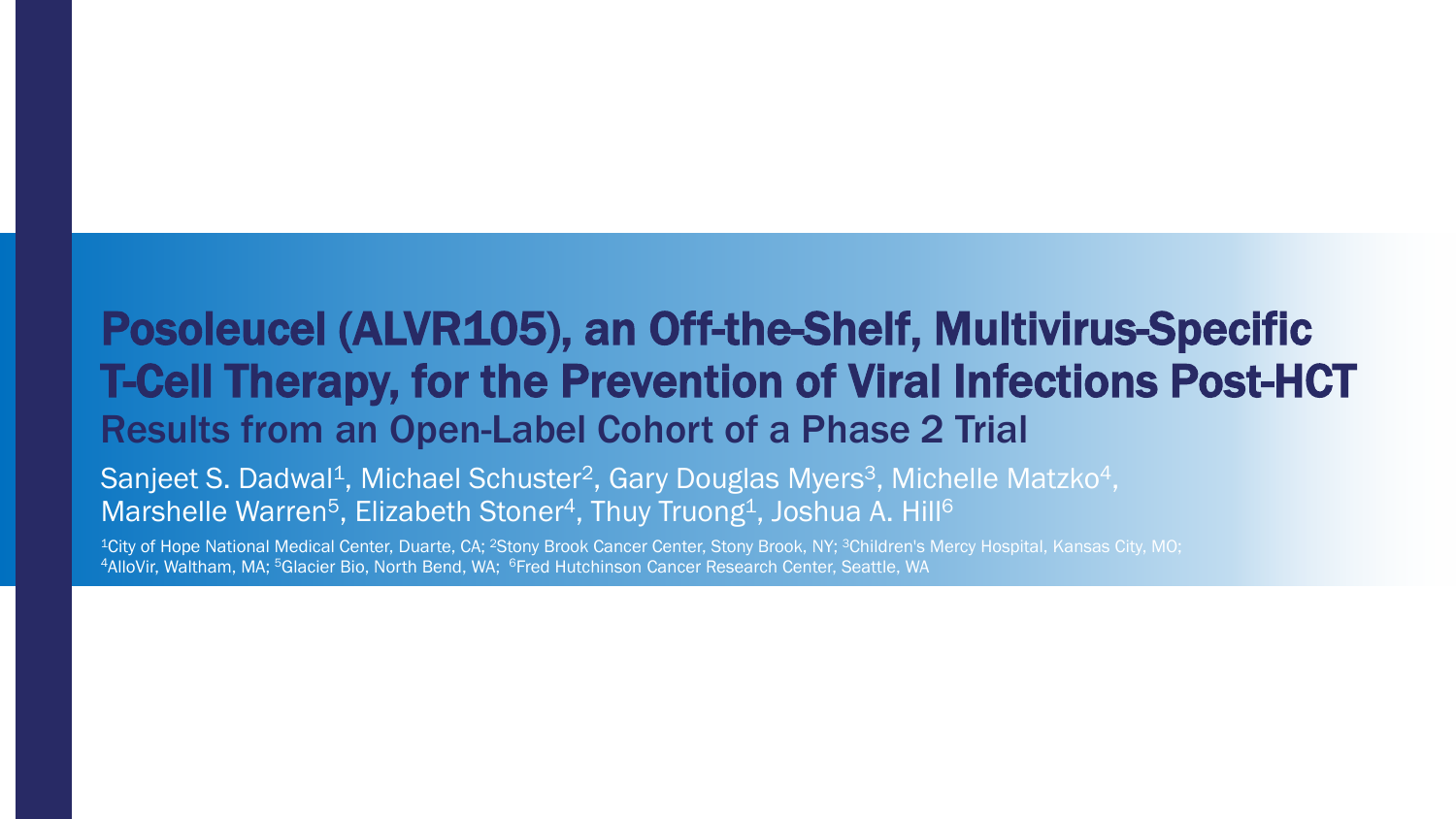#### Multivirus Infections Are Common in Allogeneic HCT Patients and Contribute to Significant Mortality





• 61% of patients were treated with antiviral therapies, excluding rituximab, within the first 100 days

HCT: hematopoietic cell transplant; AdV: adenovirus; CMV: cytomegalovirus; EBV: Epstein-Barr virus; HHV-6: human herpesvirus 6. 1. Hill et al, *Blood* 2017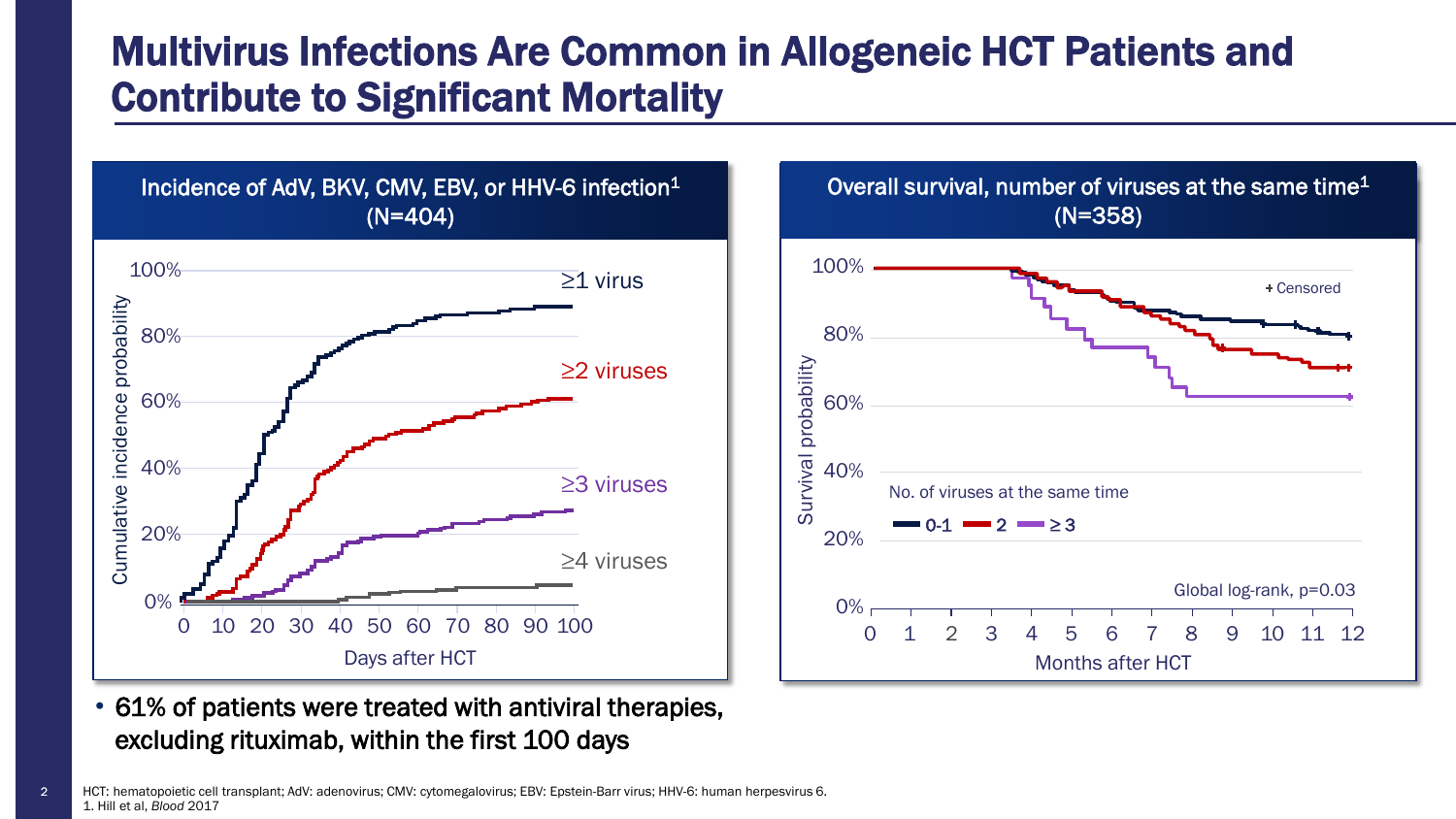#### Approximately 70% Incidence of Clinically Significant Infection and Disease in High-Risk Allo-HCT Patients due to AdV, BKV, CMV, EBV, HHV-6, or JCV

- Allogeneic HCT (allo-HCT) patients are at high risk for common double-stranded DNA infections: AdV, BKV, CMV, EBV, HHV-6, and JCV
- Allo-HCT patients at highest risk: haploidentical donor, UCB, MMUD, MUD, MMRD, T cell depletion



There is an unmet need for preventive therapies targeting multiple viruses in high-risk allo-HCT patients

3

1. Slade et al. Transpl Infect Dis. 2017; 2. Mohty et al. Brit J Haematol. 2019; 3. Salamonowicz-Bodzioch et al. Ann Hematol. 2021; 4. Mojtaba et al. Biol Blood Marrow Transplant. 2019; 5. El-Zimaity et al. Blood 2014; 6. al. *eCancer* 2014; 7. Gabani et al. *Transplantation and Cellular Therapy,* 2022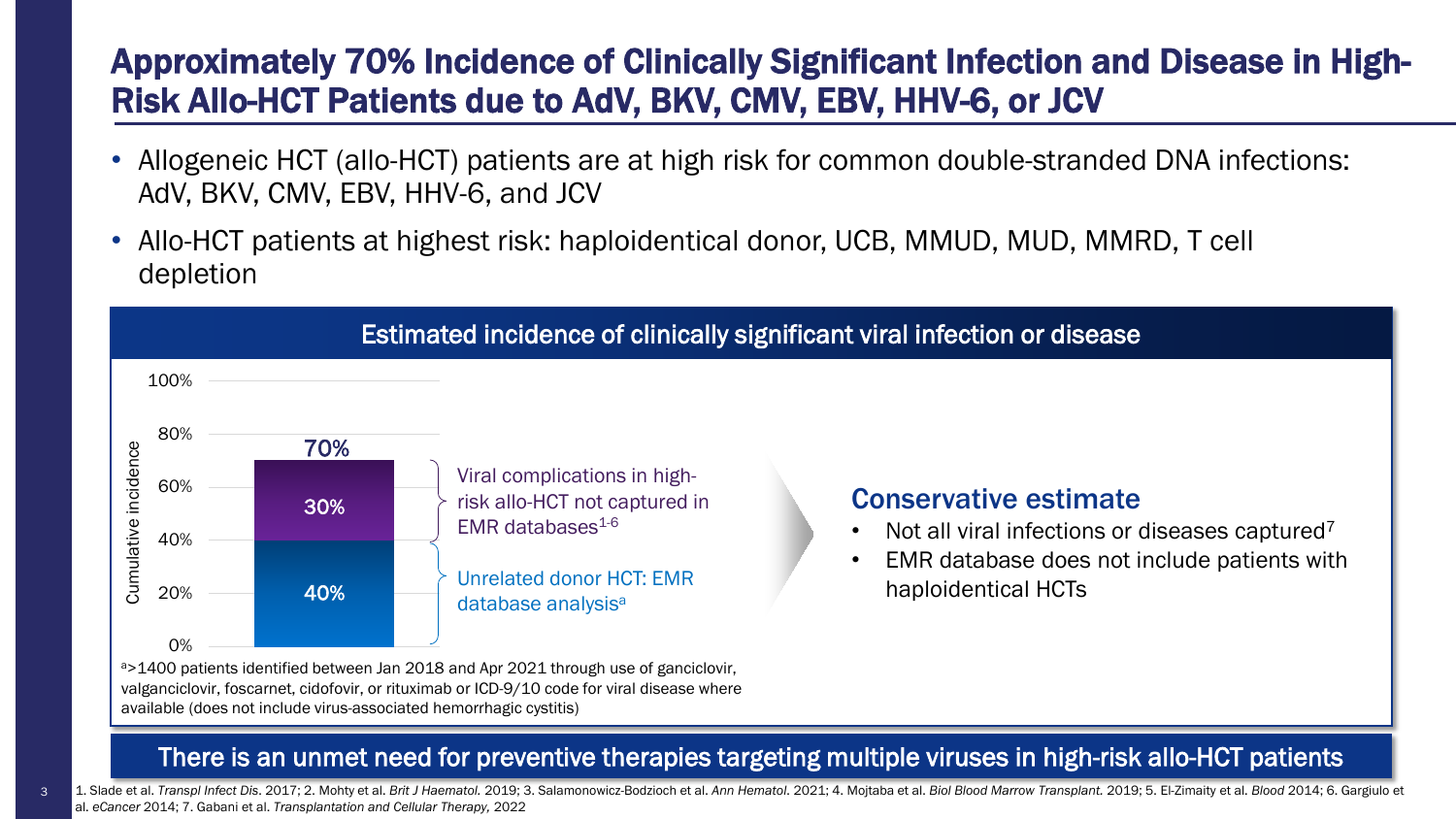## Posoleucel (ALVR105)

- Allogeneic, off-the-shelf, multivirus-specific T-cell (VST) therapy targeting AdV, BKV, CMV, EBV, HHV-6, and JCV<sup>a</sup>
- 93% response rate in Phase 2 CHARMS study<sup>1</sup>

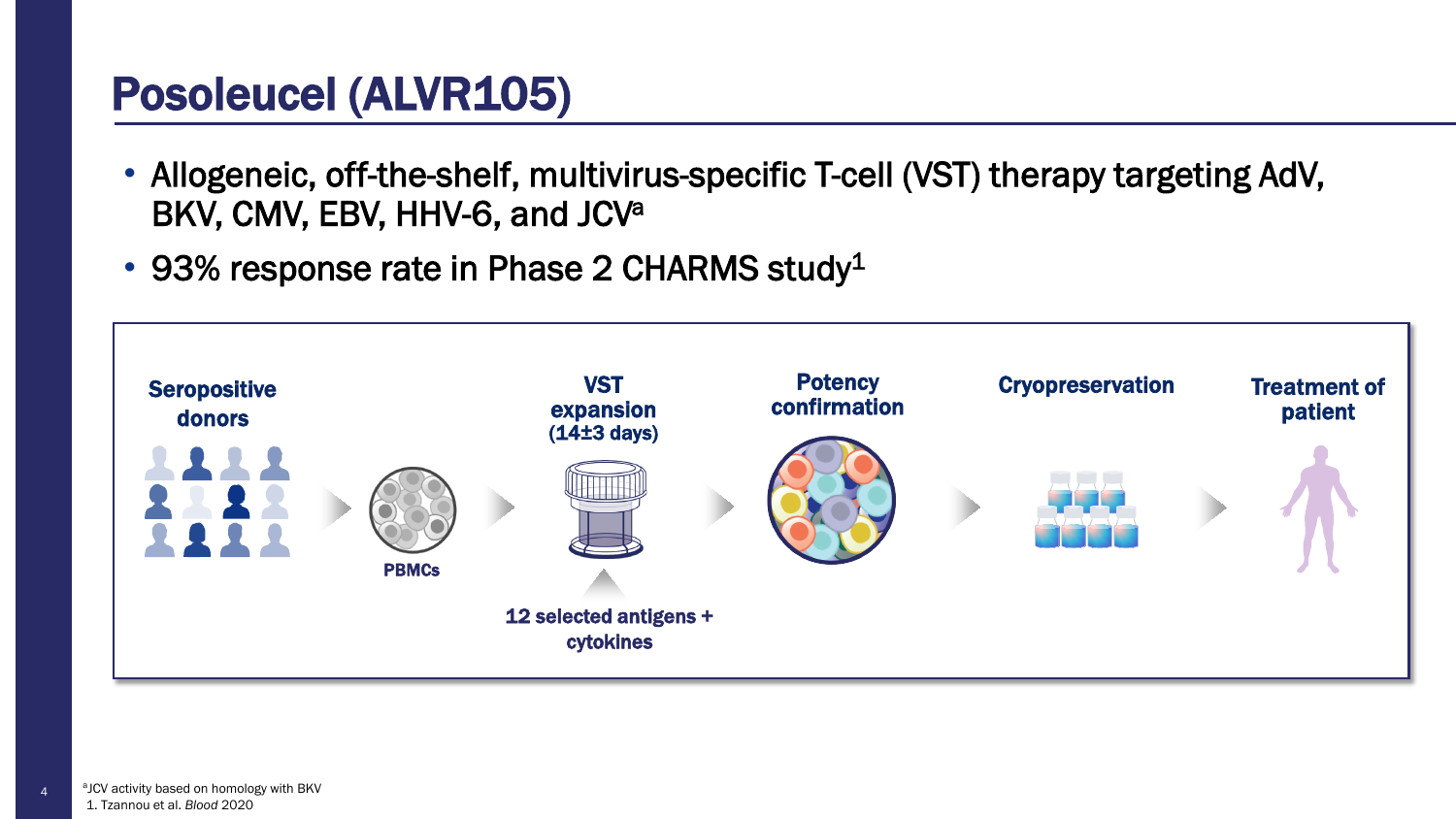# Phase 2 Multivirus Prevention Open-Label Study (NCT04693637)

#### Completed Phase 2 target patient enrollment

![](_page_4_Figure_2.jpeg)

alemtuzumab, ATG), MUD with persistent lymphopenia <180/mm3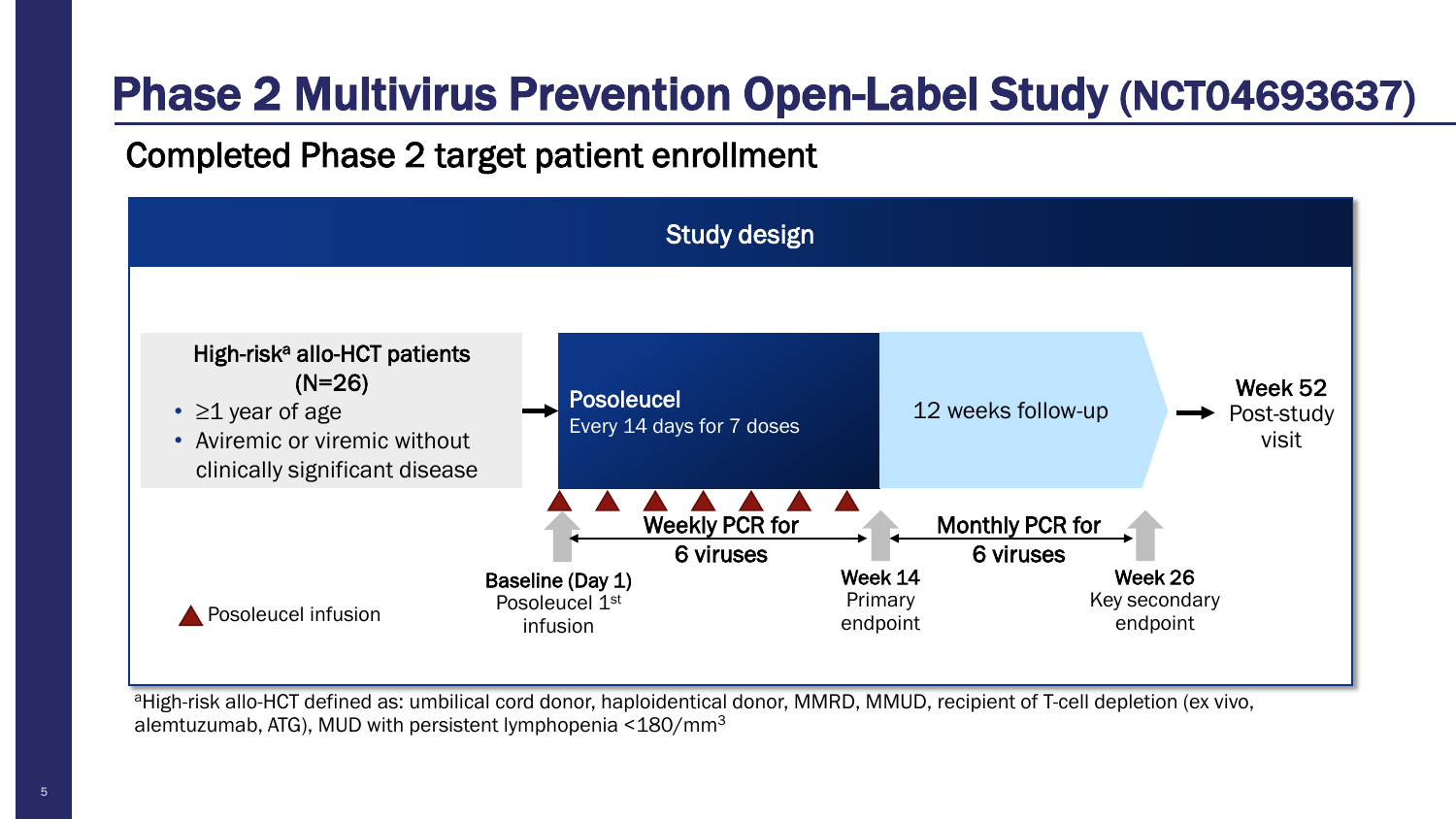## Endpoint

Primary endpoint: The number of new onset clinically significant infections or episodes of end-organ disease through Week 14

| <b>Clinically significant</b><br>viral infection | Above viral load threshold<br>$\cdot$ CMV: >910 IU/mL<br>• EBV/AdV: $>10,000$ copies/mL OR $>1,000$ copies/mL and rising <sup>a</sup><br><b>AND</b><br>Initiation of preemptive antiviral therapy |
|--------------------------------------------------|---------------------------------------------------------------------------------------------------------------------------------------------------------------------------------------------------|
| End-organ disease                                | Signs or symptoms of organ damage from AdV, BKV, CMV, EBV, HHV-6, or JCV                                                                                                                          |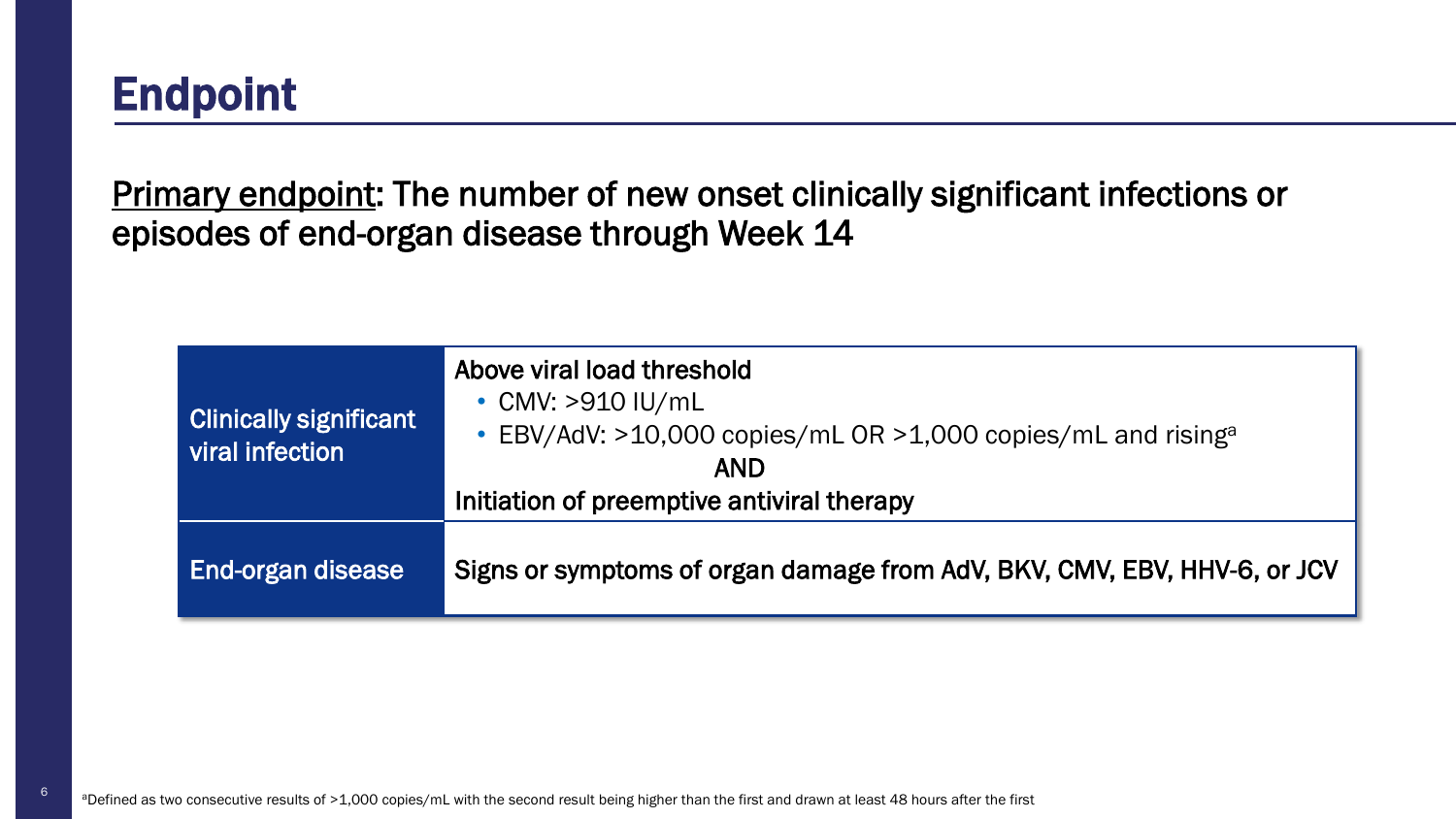#### Baseline Demographics

Patients at high risk for viral infections or end-organ disease were enrolled

| <b>Characteristic</b>             | $N=26$     | <b>Characteristic</b>             |  |
|-----------------------------------|------------|-----------------------------------|--|
| Age, median years (range)         | 60 (14-76) | Donor type                        |  |
| Female                            | 12 (46%)   | Haploidentical                    |  |
| Non-Caucasian or Latino           | 12 (46%)   | Mismatched unrelated              |  |
| <b>Diagnosis</b>                  |            | Matched unrelated                 |  |
| Leukemia                          | 17 (65%)   | Umbilical cord blood              |  |
| Myelodysplasia/Myeloproliferative | 3(12%)     | <b>Myeloablative conditioning</b> |  |
| Lymphoma                          | 2(8%)      |                                   |  |
| Sickle cell anemia                | 2(8%)      | Baseline viremia <sup>b</sup>     |  |
| Othera                            | 2(8%)      | Letermovir prophylaxis            |  |

aMultiple myeloma and adrenoleukodystrophy

7

<sup>b</sup>1 AdV, 7 BKV, 2 EBV and/or 5 HHV-6 viremia(s) detected in 11 patients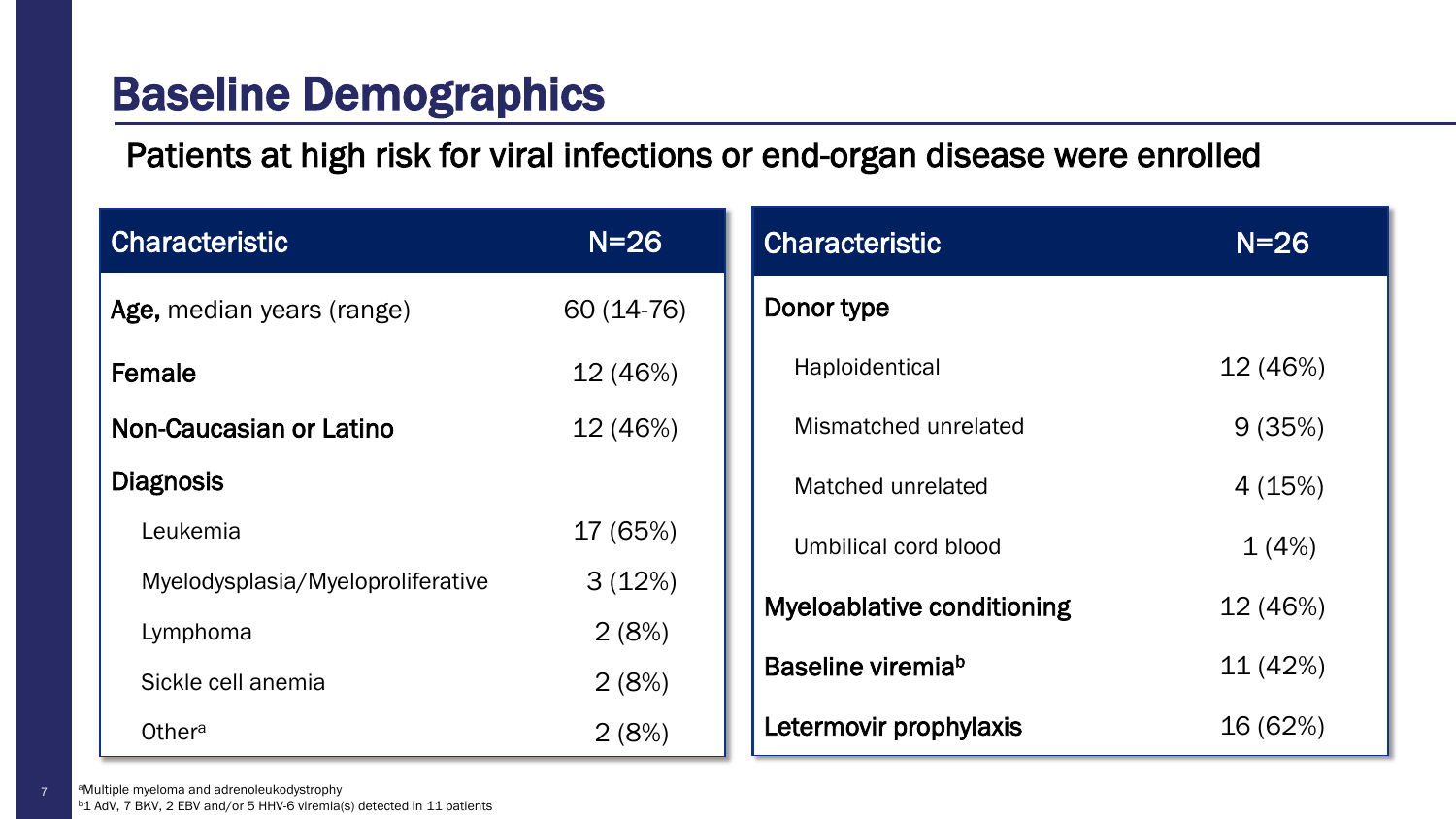#### **Patient Dispositiona**

![](_page_7_Figure_1.jpeg)

8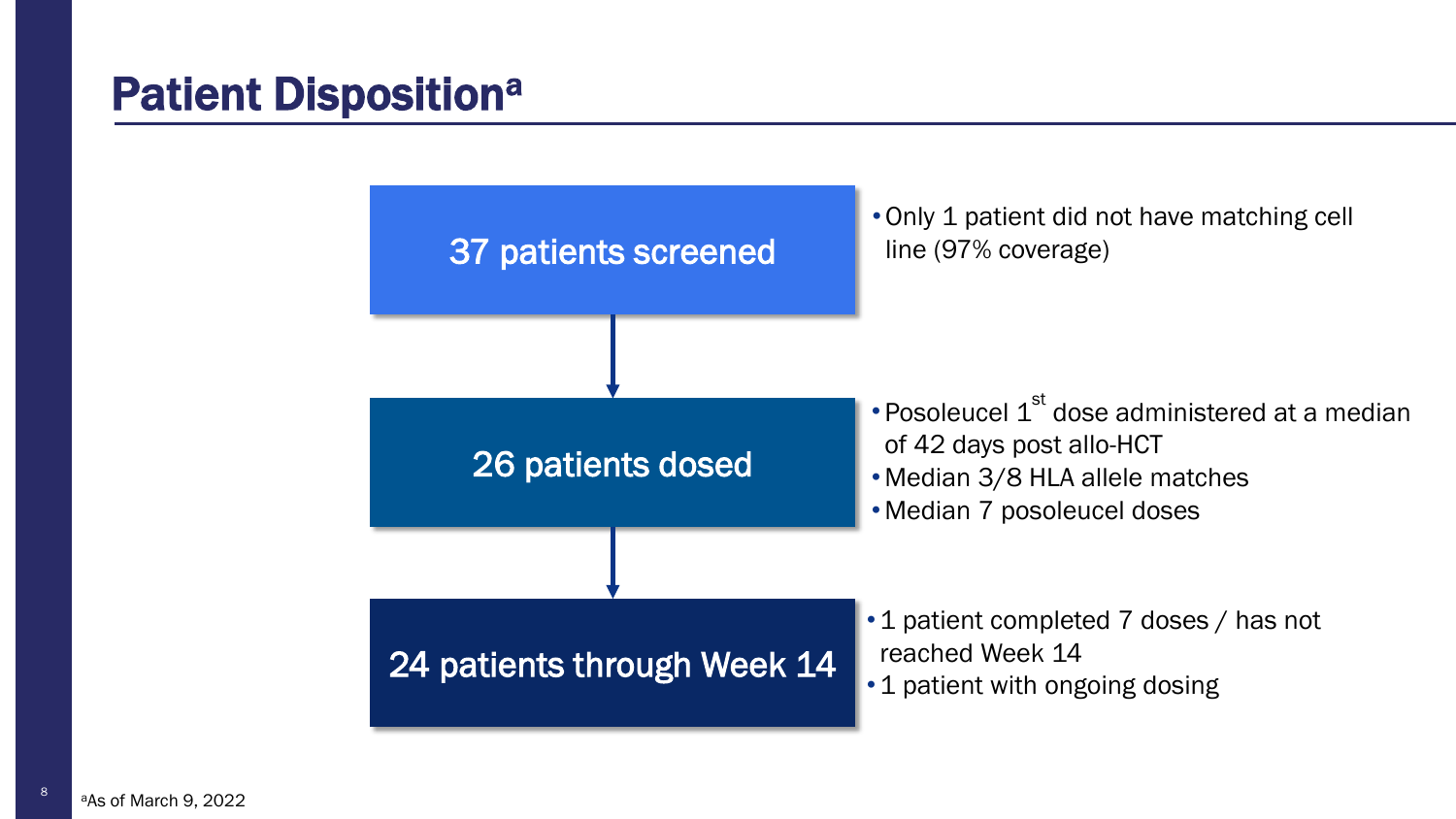# Safety and Tolerability

- No unanticipated treatment-emergent adverse events (TEAEs) or serious adverse events (SAEs) were reported
- 6/26 (23%) grade II-IV acute GVHD
	- Lower than 35-50% of grade II-IV GVHD reported in high risk allo-HCTs $1-3$
	- No association between reported GVHD and number of HLA matches for posoleucel
	- No association between reported GVHD and number of posoleucel doses
- An independent DSMB reviewed safety data and endorsed the initiation of phase 3 study without modification

| <b>Events</b>                                          | $N = 26$           |  |
|--------------------------------------------------------|--------------------|--|
| <b>Common TEAEs</b>                                    |                    |  |
| <b>Diarrhea</b>                                        | 14 (54%)           |  |
| Weight decrease                                        | 6(23%)             |  |
| <b>SAEs</b>                                            | 16 (62%)           |  |
| <b>Treatment-related SAE</b>                           | $3(12\%)^a$        |  |
| Deaths                                                 | $1(4%)^b$          |  |
| $3(12%)^c$<br>Posoleucel discontinuations due to TEAEs |                    |  |
| Adverse events of interest                             |                    |  |
| <b>Acute GVHD II-IV</b>                                | 6(23%)             |  |
| Grade II                                               | 2(8%)              |  |
| Grade III                                              | 4(15%)             |  |
| Grade IV<br>O                                          |                    |  |
| Cytokine release syndrome                              | $\mathcal{O}$      |  |
| Infusion reaction                                      | 1(4%) <sup>d</sup> |  |

<sup>a</sup>1 patient with infusion reaction; 1 patient with acute GVHD; 1 patient with chronic GVHD.

bDue to relapse of primary malignancy  $\sim$  2 months after the 7<sup>th</sup> dose of posoleucel.

 $c_1$  discontinuation assessed as not related to posoleucel; 2 discontinuations assessed as possibly related to posoleucel. dTolerated subsequent posoleucel doses with pre-medication (diphenhydramine).

1. Malki et al. *Blood Adv*. 2021. 2. Saliba RM, et al. Abstract 31. Presented at: TCT 2020. 3. Chen et al. *Bone Marrow Transplant*. 2017.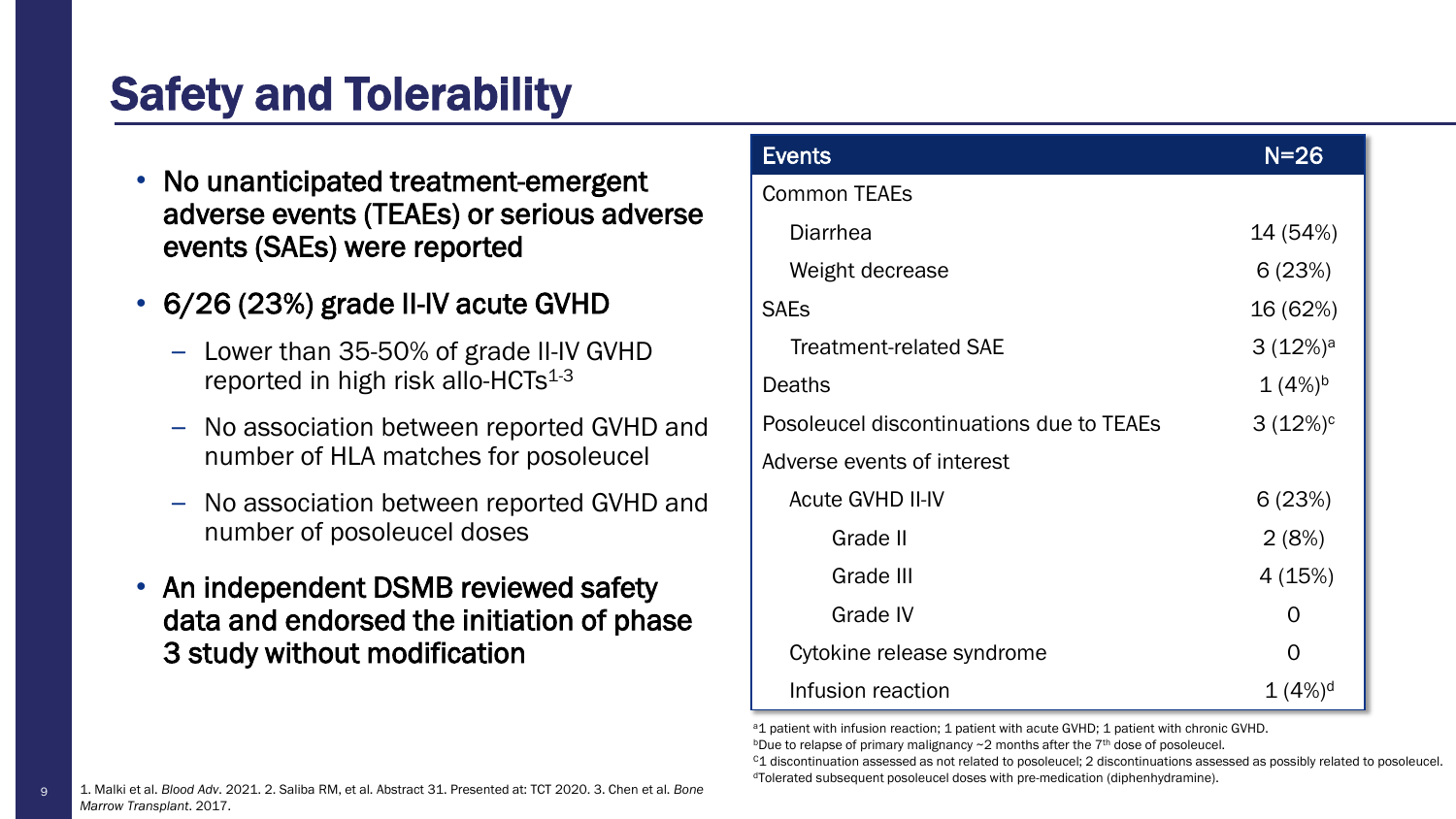# Preliminary Efficacy Results: Primary Endpoint (Week 14)

- 2 clinically significant infections
	- 2 patients started on preemptive valganciclovir for CMV
- 1 end-organ disease
	- 1 patient started on rituximab for EBV-PTLD in the setting of high-dose steroids

#### Patients with clinically significant infections and/or end-organ disease by 6 target viruses (Week 0-14)

| 100% |            |                  |            |              |              |             |  |
|------|------------|------------------|------------|--------------|--------------|-------------|--|
| 80%  |            |                  |            |              |              |             |  |
| 60%  |            |                  |            |              |              |             |  |
| 40%  |            |                  |            |              |              |             |  |
| 20%  |            |                  |            |              |              |             |  |
|      | 0%         | 0%               | 8%<br>2/26 | 4%<br>$1/26$ | 0%           | 0%          |  |
| 0%   | AdV (N=26) | BKV ( $N=25^a$ ) | CMV (N=26) | EBV (N=26)   | HHV-6 (N=26) | $JCV(N=26)$ |  |

aOne patient excluded due to BKV-associated hemorrhagic cystitis at baseline.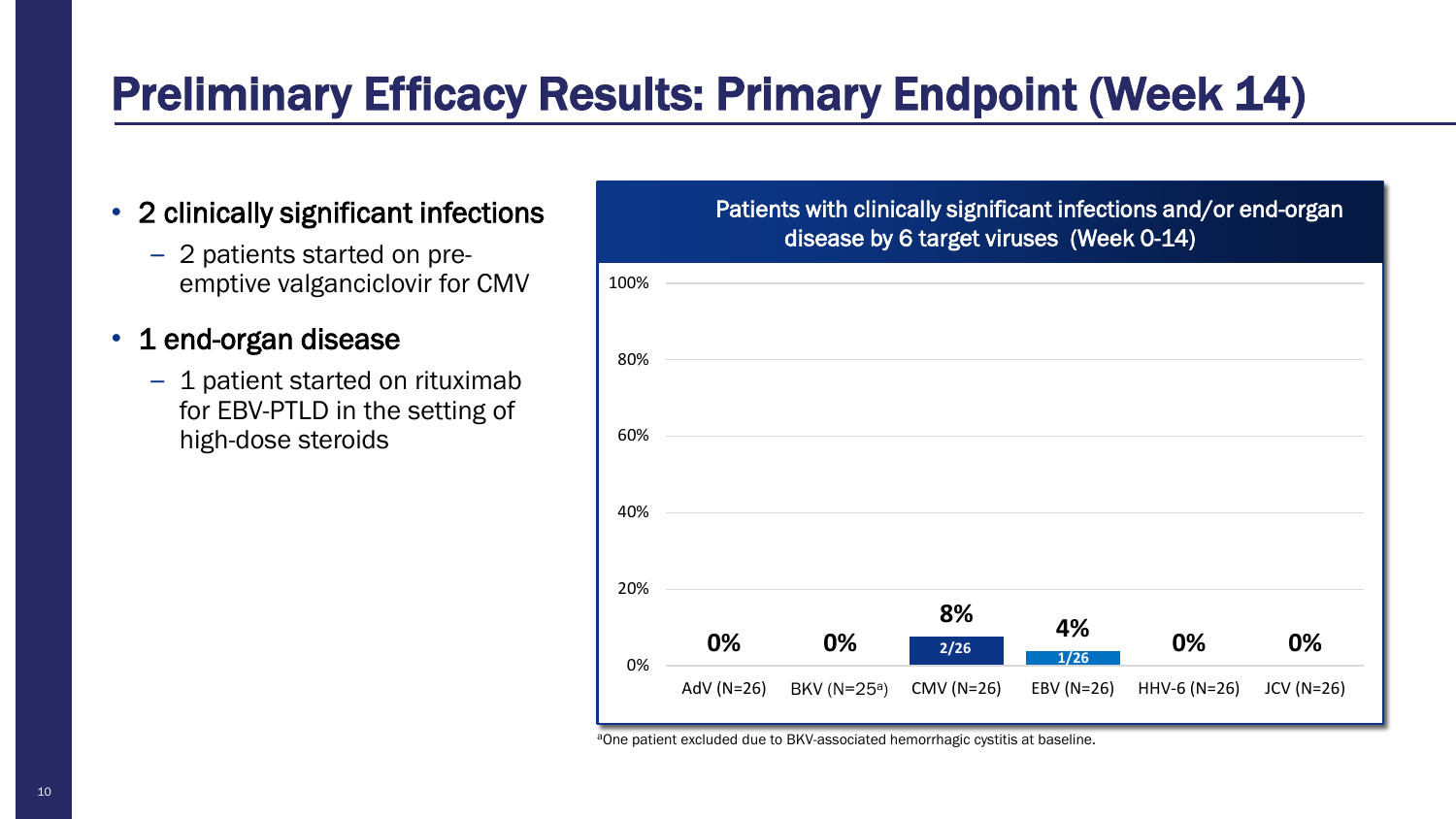# Preliminary Efficacy Results: Secondary Endpoint

- 4 additional clinically significant infections
	- 3 patient started on pre-emptive valganciclovir for CMV
	- 1 patient started cidofovir for AdV in the setting of high-dose steroids
- No end-organ disease

Patient with completed or stopped dosing who did not develop clinically significant infection or disease

Patient with ongoing dosing/monitoring who has not developed clinically significant infection or disease

- Patient who developed new onset clinically significant infection or disease
- Patient sample not collected
- Previous clinically significant infection or disease
- NR Week 18 timepoint not yet reached

![](_page_10_Figure_11.jpeg)

11 **aBKV** hemorrhagic cystitis at baseline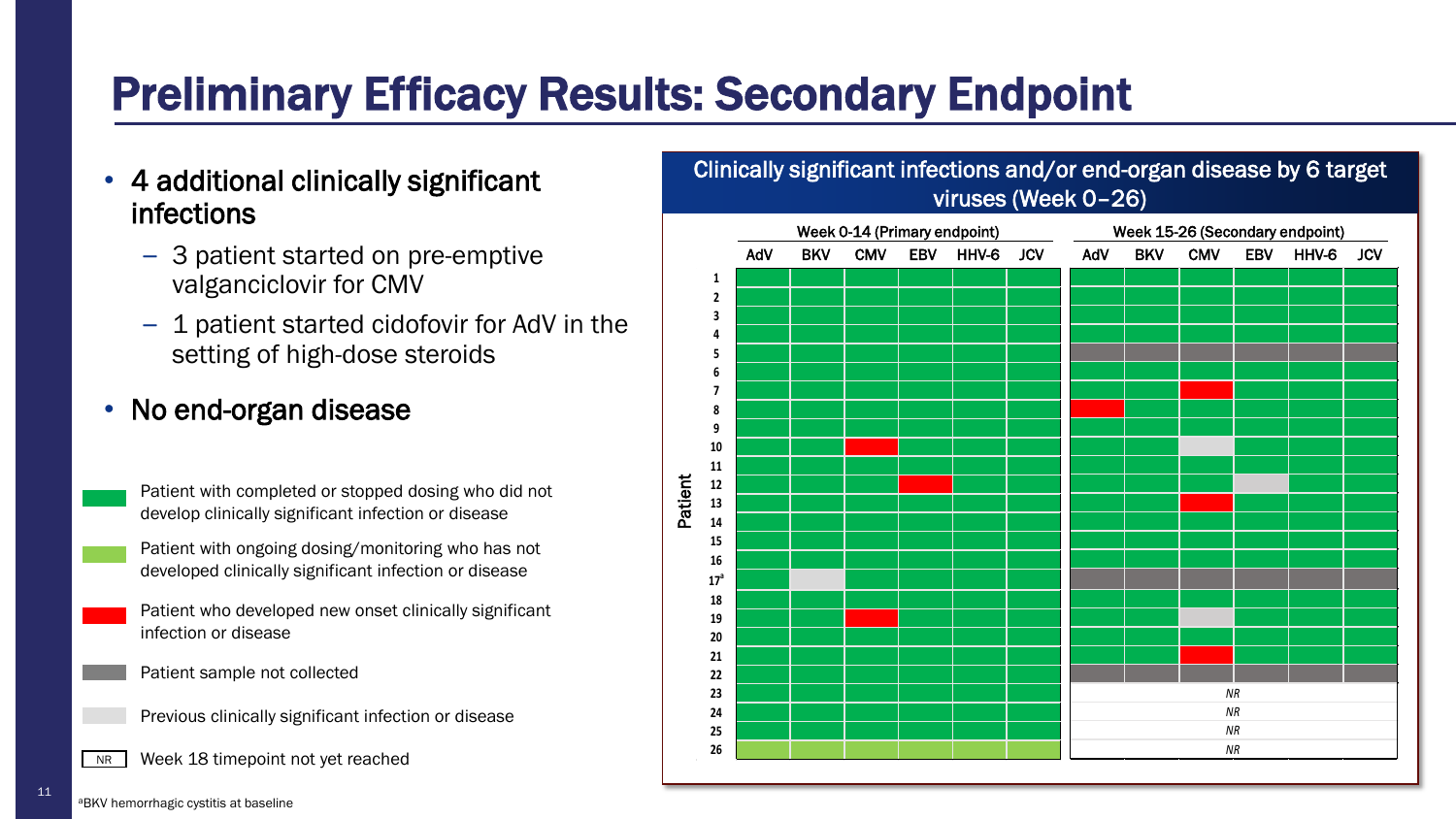#### CMV Infection Controlled without Letermovir or Pre-Emptive Therapy while on Posoleucel

- 61-year-old with MMUD HCT for cutaneous T cell lymphoma; CMV serostatus: D-/R+
- Discontinued letermovir 1 day prior to 1<sup>st</sup> posoleucel dose; completed 7 posoleucel doses
- Expansion of functional (IFNγ-producing) VSTs coincident with control of viremia
- Confirmed detection of posoleucel VST-derived TCRs during dosing period

![](_page_11_Figure_5.jpeg)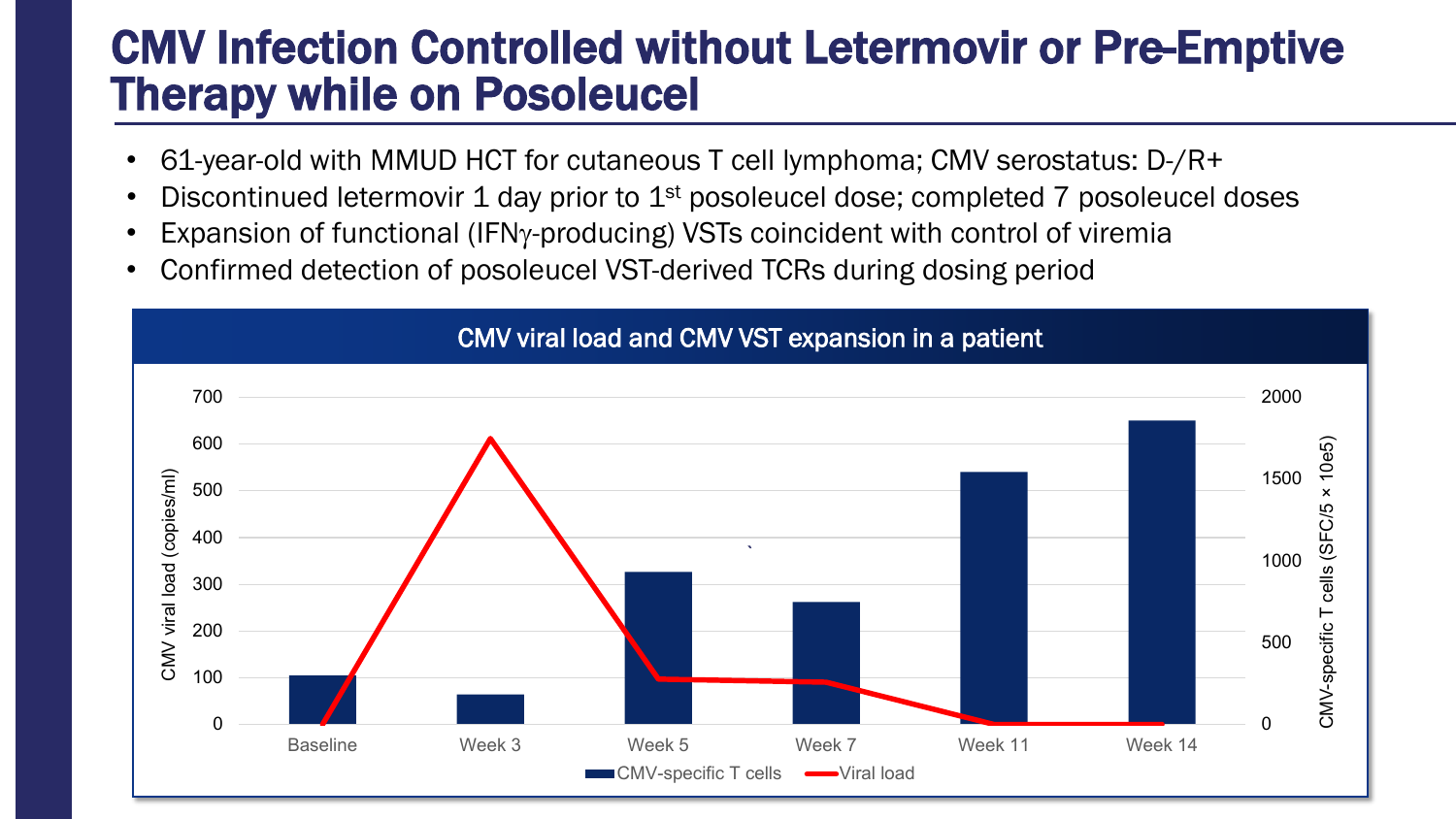#### Posoleucel Persists in vivo

• Posoleucel VSTs detected throughout the infusion period and persisted up to the last time point measured

![](_page_12_Figure_2.jpeg)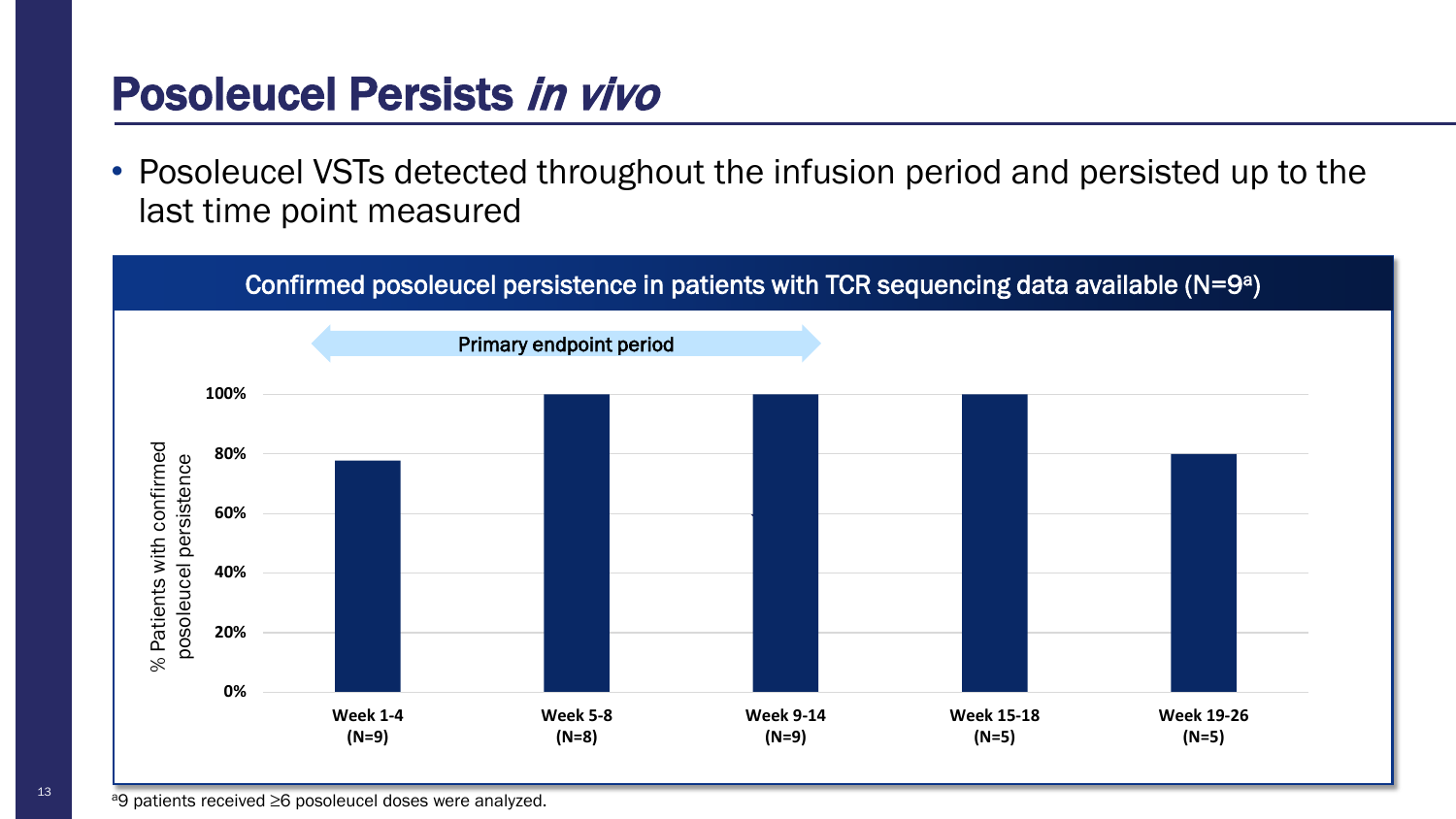# Phase 3 Multivirus Prevention Study (EBMT Poster P309)

- First placebo-controlled registrational study to evaluate an off-the-shelf, multivirus-specific T-cell therapy for the prevention of clinically significant infections or episodes of end-organ disease due to 6 target viruses in high-risk allo-HCT patients
- Global Phase 3 Multivirus Prevention Study has been initiated

![](_page_13_Figure_3.jpeg)

aHigh-risk allo-HCT defined as: umbilical cord donor, haploidentical donor, MMRD, MUD, MMUD, recipient of T-cell depletion (ex vivo, alemtuzumab, ATG),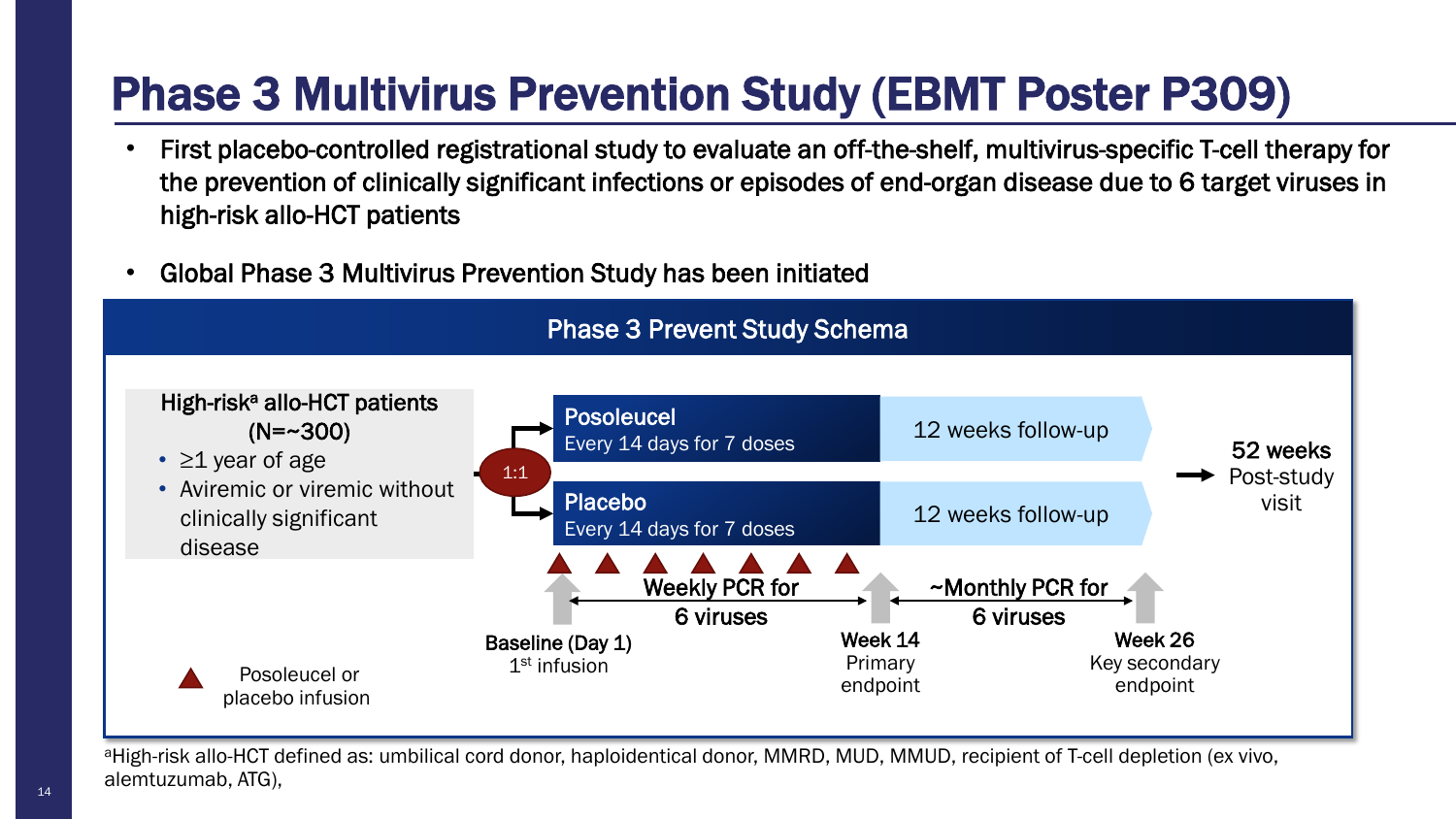## **Conclusions**

- Approximately 70% of high-risk allo-HCT patients develop clinically significant viral infections or disease due to AdV, BKV, CMV, EBV, HHV-6, or JCV
- Phase 2 Multivirus Prevention study:
	- Demonstrated >95% coverage of posoleucel in target population
	- High-risk allo-HCT patients receiving posoleucel had low rates of clinically significant viral infections
	- Repeat dosing of posoleucel was generally safe and well tolerated
	- Expansion of functional VSTs detected
	- Posoleucel detected during the infusion period and persisted
- Phase 3 Multivirus Prevention Study has been initiated